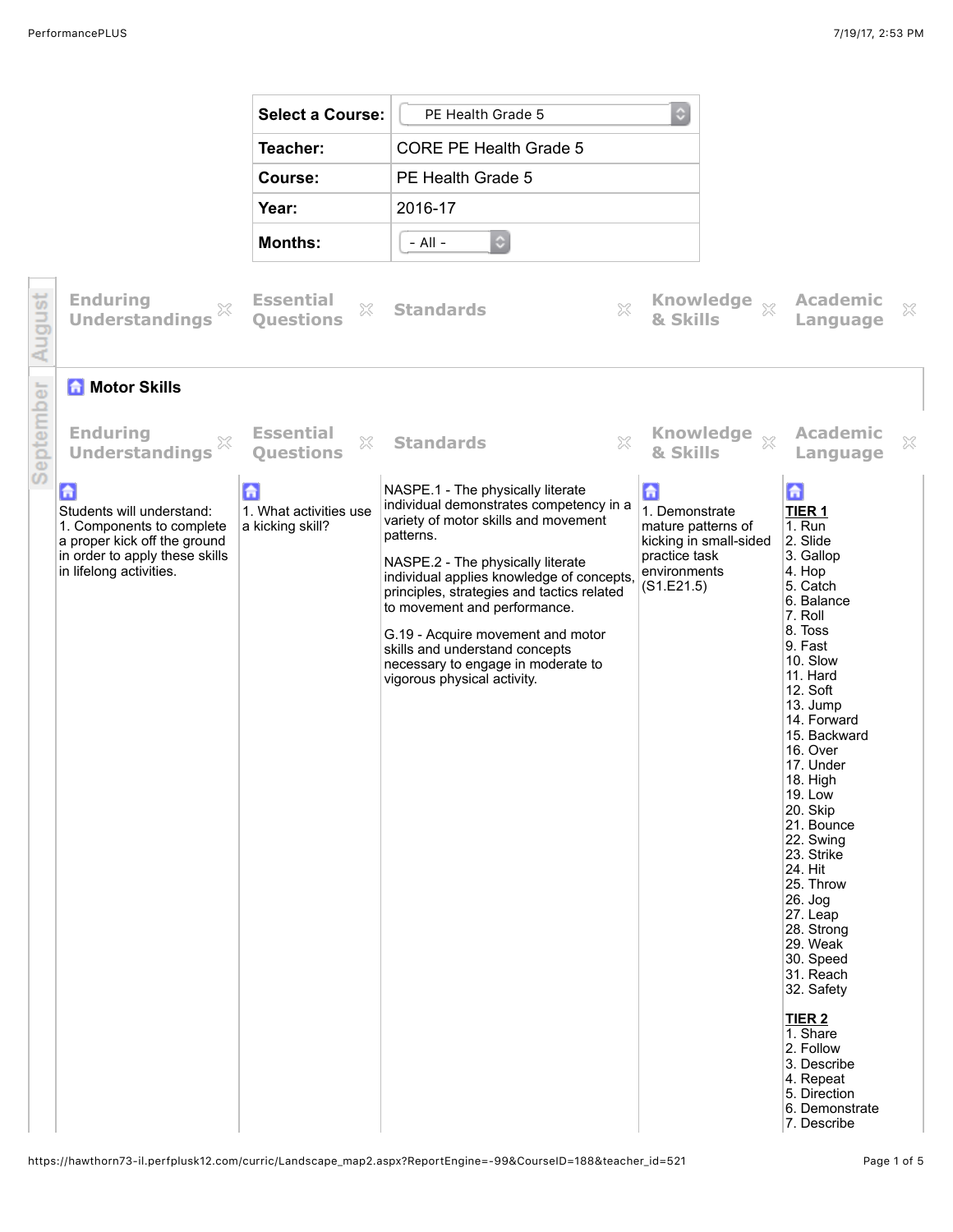|          |                                                       |                                                                       |                                  |                                              | 8. Compare<br>9. Contrast<br>10. Predict<br>11. Explain<br>12. Mirror<br>13. Recognize<br>14. Defend<br>15. Protect<br>16. Evaluate<br>17. Absorb<br>18. Support<br>19. Power<br>20. Force<br>21. Extend<br>22. Outward<br>23. Inward<br>24. Analyze<br>25. Interpret<br>26. Rotate<br>27. Anticipate<br>TIER <sub>3</sub><br>1. Locomotor<br>2. Non-locomotor<br>3. Object Control<br>4. Pathway<br>5. Pattern<br>6. Opposition<br>7. Pace<br>8. Horizontal<br>9. Vertical<br>10. Aerobic Capacity<br>11. Flexibility<br>12. Muscular<br>Endurance<br>13. Muscular Strength<br>14. Volley<br>15. Rotation<br>16. Coordination<br>17. Agility<br>18. Form<br>19. Core<br>20. Momentum<br>21. Diet<br>22. Activity<br>23. Sedentary<br>24. Atrophy<br>25. Hypertrophy<br>26. Peripheral Vision |
|----------|-------------------------------------------------------|-----------------------------------------------------------------------|----------------------------------|----------------------------------------------|-----------------------------------------------------------------------------------------------------------------------------------------------------------------------------------------------------------------------------------------------------------------------------------------------------------------------------------------------------------------------------------------------------------------------------------------------------------------------------------------------------------------------------------------------------------------------------------------------------------------------------------------------------------------------------------------------------------------------------------------------------------------------------------------------|
|          | <b>M</b> Wellness - 5th Grade                         |                                                                       |                                  |                                              |                                                                                                                                                                                                                                                                                                                                                                                                                                                                                                                                                                                                                                                                                                                                                                                               |
| October  | <b>Enduring</b><br>$\gtrsim$<br><b>Understandings</b> | <b>Essential</b><br>$\mathbb{S}^\mathcal{C}_\sim$<br><b>Questions</b> | 53<br><b>Standards</b>           | Knowledge xx<br>& Skills                     | <b>Academic</b><br>$\mathbb{X}$<br>Language                                                                                                                                                                                                                                                                                                                                                                                                                                                                                                                                                                                                                                                                                                                                                   |
| November | <b>Enduring</b><br>X<br><b>Understandings</b>         | <b>Essential</b><br>$\mathbb{X}$<br>Questions                         | $\mathbb{X}$<br><b>Standards</b> | <b>Knowledge</b><br>$\mathbb{X}$<br>& Skills | <b>Academic</b><br>$\boldsymbol{\mathcal{K}}$<br>Language                                                                                                                                                                                                                                                                                                                                                                                                                                                                                                                                                                                                                                                                                                                                     |
|          | <b>M</b> Wellness                                     |                                                                       |                                  |                                              |                                                                                                                                                                                                                                                                                                                                                                                                                                                                                                                                                                                                                                                                                                                                                                                               |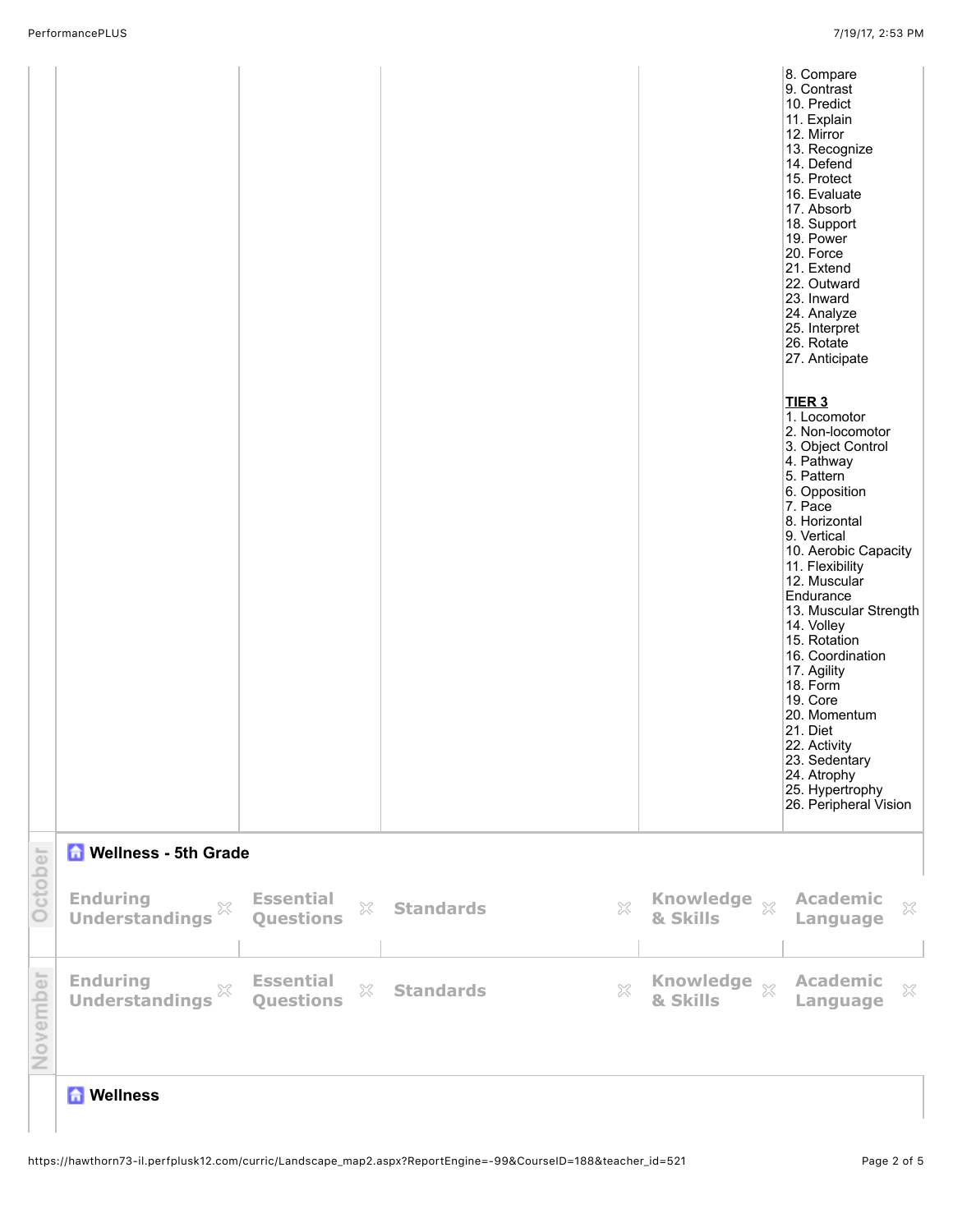| ecember | <b>Enduring</b><br>×<br><b>Understandings</b>                                                                                                                                                                                                                                                                                            | <b>Essential</b><br>X<br><b>Questions</b>                                                                                                                                                                                                                                                                                                                                                                                                                                                                                                            | X<br><b>Standards</b>                                                                                                                                                                                                                                                                                                                                                                                                                                                                         | Knowledge xx<br>& Skills                                                                                                                                                                                                                                                                                                                                                                                                                                                                                                                                                                                                                                                                                                                                                                                                                                                                                                                                                                                                                                                                                                             | <b>Academic</b><br>X<br>Language                                                                                                                                                                                                                                                                                                                                                                                                                                                                                                                                                                                                                                                                                                                       |
|---------|------------------------------------------------------------------------------------------------------------------------------------------------------------------------------------------------------------------------------------------------------------------------------------------------------------------------------------------|------------------------------------------------------------------------------------------------------------------------------------------------------------------------------------------------------------------------------------------------------------------------------------------------------------------------------------------------------------------------------------------------------------------------------------------------------------------------------------------------------------------------------------------------------|-----------------------------------------------------------------------------------------------------------------------------------------------------------------------------------------------------------------------------------------------------------------------------------------------------------------------------------------------------------------------------------------------------------------------------------------------------------------------------------------------|--------------------------------------------------------------------------------------------------------------------------------------------------------------------------------------------------------------------------------------------------------------------------------------------------------------------------------------------------------------------------------------------------------------------------------------------------------------------------------------------------------------------------------------------------------------------------------------------------------------------------------------------------------------------------------------------------------------------------------------------------------------------------------------------------------------------------------------------------------------------------------------------------------------------------------------------------------------------------------------------------------------------------------------------------------------------------------------------------------------------------------------|--------------------------------------------------------------------------------------------------------------------------------------------------------------------------------------------------------------------------------------------------------------------------------------------------------------------------------------------------------------------------------------------------------------------------------------------------------------------------------------------------------------------------------------------------------------------------------------------------------------------------------------------------------------------------------------------------------------------------------------------------------|
|         | $\mathbf{G}$<br>Students will understand:<br>1. aerobic and non-aerobic<br>activities impact personal<br>fitness<br>2. they are in control of<br>personal fitness decisions<br>3. Benefits and challenges of<br>participating in physical<br>activities.<br>4. Physical activity can affect interactions and<br>all aspects of wellness. | $\mathbf{G}$<br>1. What are<br>challenges that can<br>be associated with<br>participating in<br>physical activities?<br>2. How does<br>participating in<br>physical activity affect<br>your mood,<br>overall well-being?<br>3. What exercises<br>impact my body<br>systems?<br>4. What does it mean<br>to be fit?<br>5. How will physical<br>activity help me now<br>and in the future<br>6. What physical<br>activities inspire me?<br>7. What does it mean<br>to be mentally,<br>emotionally, socially,<br>physically, and<br>spiritually healthy? | NASPE.3 - The physically literate<br>individual demonstrates the knowledge<br>and skills to achieve and maintain a<br>health-enhancing level of physical activity<br>and fitness.<br>NASPE.5 - The physically literate<br>individual recognizes the value of<br>physical activity for health, enjoyment,<br>challenge, self-expression and/or social<br>interaction.<br>G.20 - Achieve and maintain a health-<br>enhancing level of physical fitness based<br>upon continual self-assessment. | $\mathbf{G}$<br>Charts and analyzes<br>physical activity out-<br>side physical educa-<br>tion class for fitness<br>benefits of activities.<br>(S3.E1.5)<br>Actively engages in all 5. Lungs<br>the activities of<br>physical education.<br>(S3.E2.5)<br>Differentiates be-<br>tween skill-related and<br>health-related<br>fitness. $6$ (S3.E3.5)<br>Identifies the need for<br>warm-up & cool-down<br>relative to various<br>physical activities.<br>(S3.E4.5)<br>Analyzes results of<br>fitness assess- ment<br>(pre- & post-),<br>comparing results to<br>fitness components<br>for good health.<br>(S3.E5.5a)<br>Designs a fitness plan<br>to address ways to<br>use physical activity to<br>enhance fitness.<br>(S3.E5.5b)<br>Analyzes the impact<br>of food choices<br>relative to physical<br>activity, youth sports &<br>personal health.<br>(S3.E6.5)<br>Compares the health<br>benefits of partici-<br>pating in selected<br>physical activities.<br>(S5.E1.5)<br>Analyzes different<br>physical activities<br>for enjoyment and<br>challenge, identifying<br>reasons for a positive<br>or negative response.<br>(S5.E3.5) | 合<br><b>TIER 1</b><br>1. Muscles<br>2. Heart<br>3. Brain<br>4. Bones<br>6. Stomach<br>7. Fruit<br>8. Vegetables<br>9. Meat<br>$ 10.$ Dairy<br>11. Water<br>12. Bread<br>TIER <sub>2</sub><br>1. Explain<br>2. Summarize<br>3. Describe<br>4. Compare<br>5. Contrast<br>6. Evaluate<br>7. Interpret<br>8. Analyze<br>9. Respond<br><b>TIER 3</b><br>1. Health Related<br>Fitness<br>2. Aerobic Capacity<br>3. Muscular Strength<br>4. Muscular<br>Endurance<br>5. Flexibility<br>6. BMI<br>7. Heart Rate<br>8. Pulse<br>9. BPM<br>10. Protein<br>11. Carbohydrates<br>12. Minerals<br>13. Vitamins<br>14. Circulatory<br>System<br>15. Respiratory<br>System<br>16. Digestive System<br>17. Anaerobic<br>18. Aerobic<br>19. Body Composition<br>20. BMI |
| anuar   | <b>Enduring</b><br>X<br><b>Understandings</b>                                                                                                                                                                                                                                                                                            | <b>Essential</b><br>$\mathbb{S}^\mathcal{C}_\sim$<br><b>Questions</b>                                                                                                                                                                                                                                                                                                                                                                                                                                                                                | $\mathbb{X}$<br><b>Standards</b>                                                                                                                                                                                                                                                                                                                                                                                                                                                              | <b>Knowledge</b><br>$\bar{\mathbb{X}}$<br>& Skills                                                                                                                                                                                                                                                                                                                                                                                                                                                                                                                                                                                                                                                                                                                                                                                                                                                                                                                                                                                                                                                                                   | <b>Academic</b><br>×<br>Language                                                                                                                                                                                                                                                                                                                                                                                                                                                                                                                                                                                                                                                                                                                       |